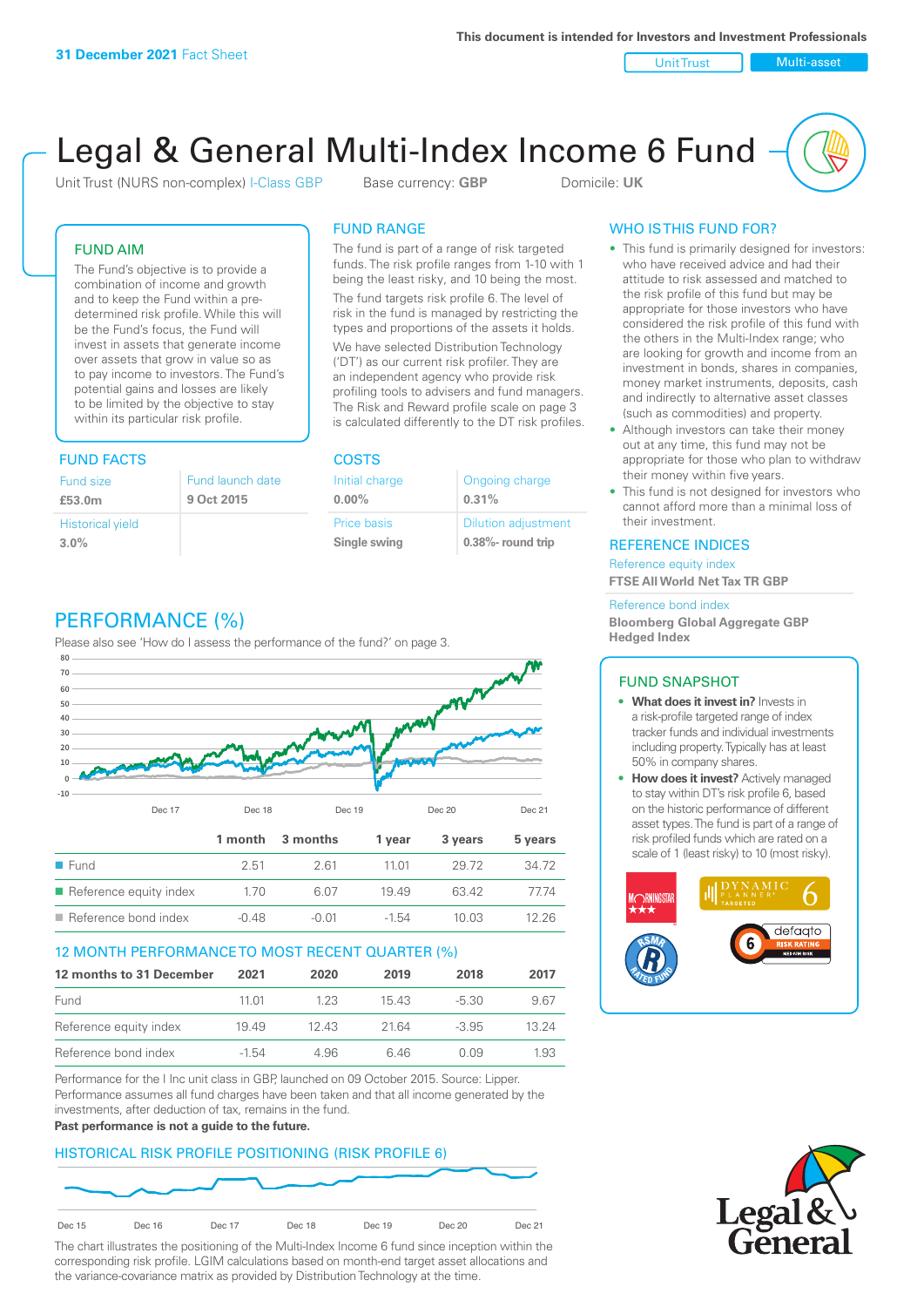# Legal & General Multi-Index Income 6 Fund

Unit Trust (NURS non-complex) I-Class GBP

# PORTFOLIO BREAKDOWN

All data source LGIM unless otherwise stated. Totals may not sum due to rounding.





# FUND MANAGERS

The fund managers have responsibility for managing the multi-index fund range. They are part of the Multi-Asset Funds (MAF) team in LGIM. This team focuses on designing and managing multi-asset funds that are tailored to match the specific objectives of various client types. The team sits within a wider Asset Allocation team which combines both depth of experience with a broad range of expertise from different fields, including fund management, investment consulting and risk management roles.

# TOP 10 HOLDINGS (%)

| L&G Quality Equity Dividends ESG Exclusions UK ETF               | 20.0 |
|------------------------------------------------------------------|------|
| L&G Quality Equity Dividends ESG Exclusions Emerging Markets ETF | 9.0  |
| L&G Quality Equity Dividends ESG Exclusions Europe ex UK ETF     | 8.0  |
| L&G US Index Trust                                               | 7.5  |
| L&G UK Index Trust                                               | 7.0  |
| L&G Quality Equity Dividends ESG Exclusions Asia ex Japan ETF    | 7.0  |
| L&G Emerging Markets Government Bond (US\$) Index Fund           | 5.5  |
| L&G Active Global High Yield Bond Fund                           | 5.0  |
| L&G Emerging Markets Government Bond (Local Currency) Index Fund | 4.5  |
| Global REITs Index Trust                                         | 4.0  |